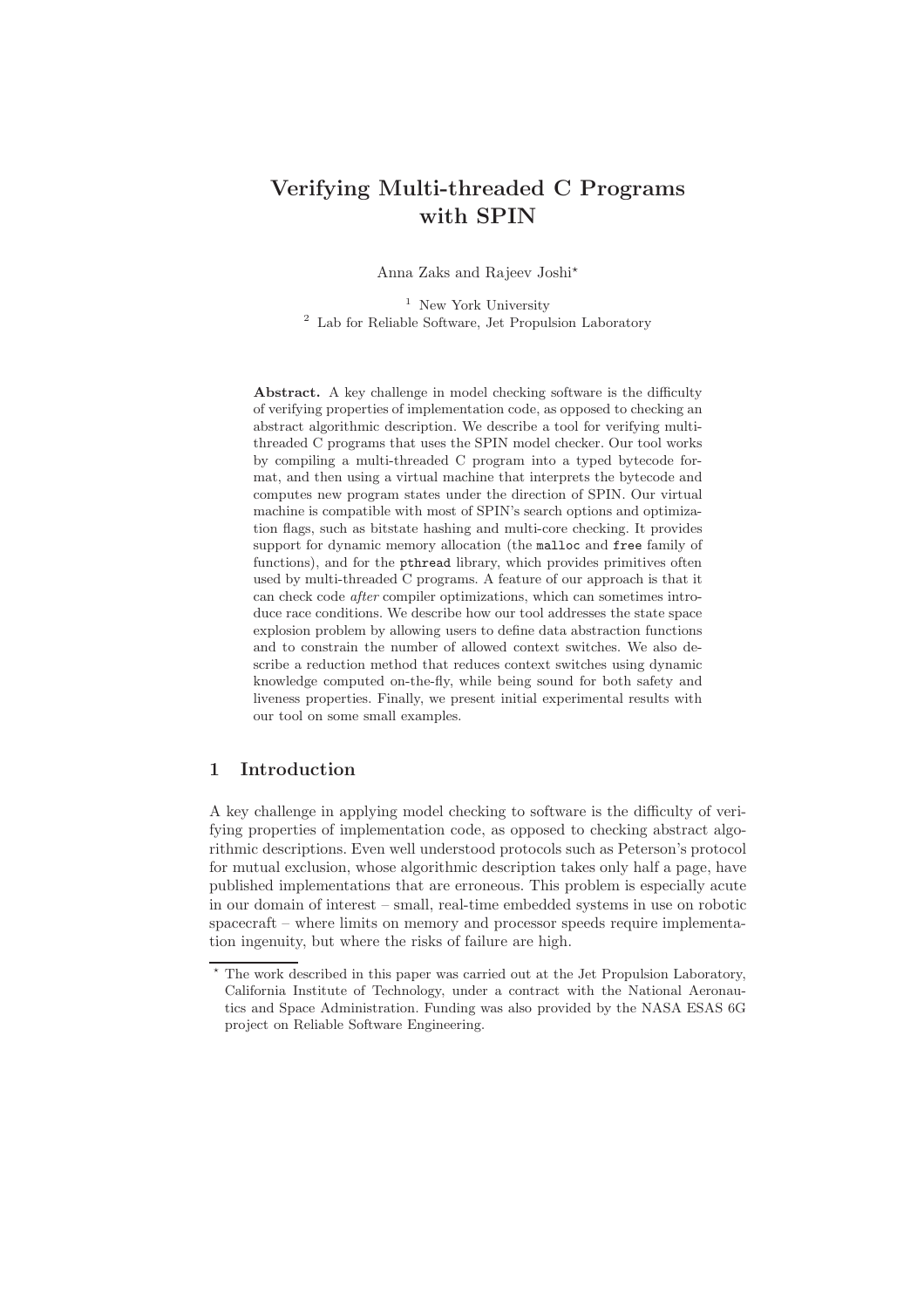Our work extends previous work on model-driven verification, in which model checking was applied to the verification of sequential C programs [HJ04],[GJ08]. Model-driven verification is a form of software model checking for C programs that works by executing C code embedded in a PROMELA model. The SPIN model checker [Hol03] translates a PROMELA model (along with an LTL property to be checked) into a C program pan.c that encodes a model checker that checks the property in question (in a sense, therefore, SPIN is really a model checker generator ). Because SPIN compiles models into C code, recent versions (since SPIN 4.0) allow fragments of C programs to be embedded within PROMELA models. Each such fragment is treated as a deterministic atomic transition (in SPIN parlance, the equivalent of a "dstep"). This allows SPIN to be used to check C programs against LTL specifications using most<sup>3</sup> of SPIN's search options, including bitstate hashing, and multi-core execution[HB07].

A significant limitation of model-driven verification is that each fragment of embedded C code is executed as an atomic transition by SPIN. This in turn means that it is hard to (a) check properties (such as assertions and invariants) at control points within the embedded C code, (b) interrupt the control flow within a C function (to simulate, say, a device interrupt or an asynchronous reset), and (c) explore interleavings of more than one fragment of C code, which is needed in order to check multi-threaded C programs. A discussion of how to address the first two limitations appears elsewhere [GJ08]; in this paper, we address the third limitation of checking multi-threaded C programs. We describe a tool (named "pancam") which implements a virtual machine for executing programs in the LLVM bytecode language [LA04]. Since the state space of even a small C program is typically much larger than that of most PROMELA models, we consider various approaches to combat the space explosion problem. In particular, we describe a technique called superstep reduction that can increase the granularity of atomic steps on-the-fly during a model checking run. We also discuss how context-bounding [MQ07] can easily be integrated with our tool, with only a small modification to our virtual machine, and how pancam allows users to define data abstractions to reduce state space still further. Finally, we present initial experimental results with using our tool on some small multi-threaded C programs.

## 2 Model Checking C programs with pancam

Our approach to checking a concurrent C program with SPIN is to first translate the program into bytecode for the Low Level Virtual Machine (LLVM) compiler infrastructure [LA04]. This bytecode is then checked by executing it within the context of an explicit-state model checker by using a virtual machine interpreter. In a sense, this approach is similar to Java Pathfinder  $(JPF)$  [VHB+03]. However,

<sup>3</sup> Two key options not supported for embedded code by SPIN are breadth-first search, which would require too much additional overhead, and partial-order reduction, which is difficult for C programs because computing a nontrivial independency relation is hard.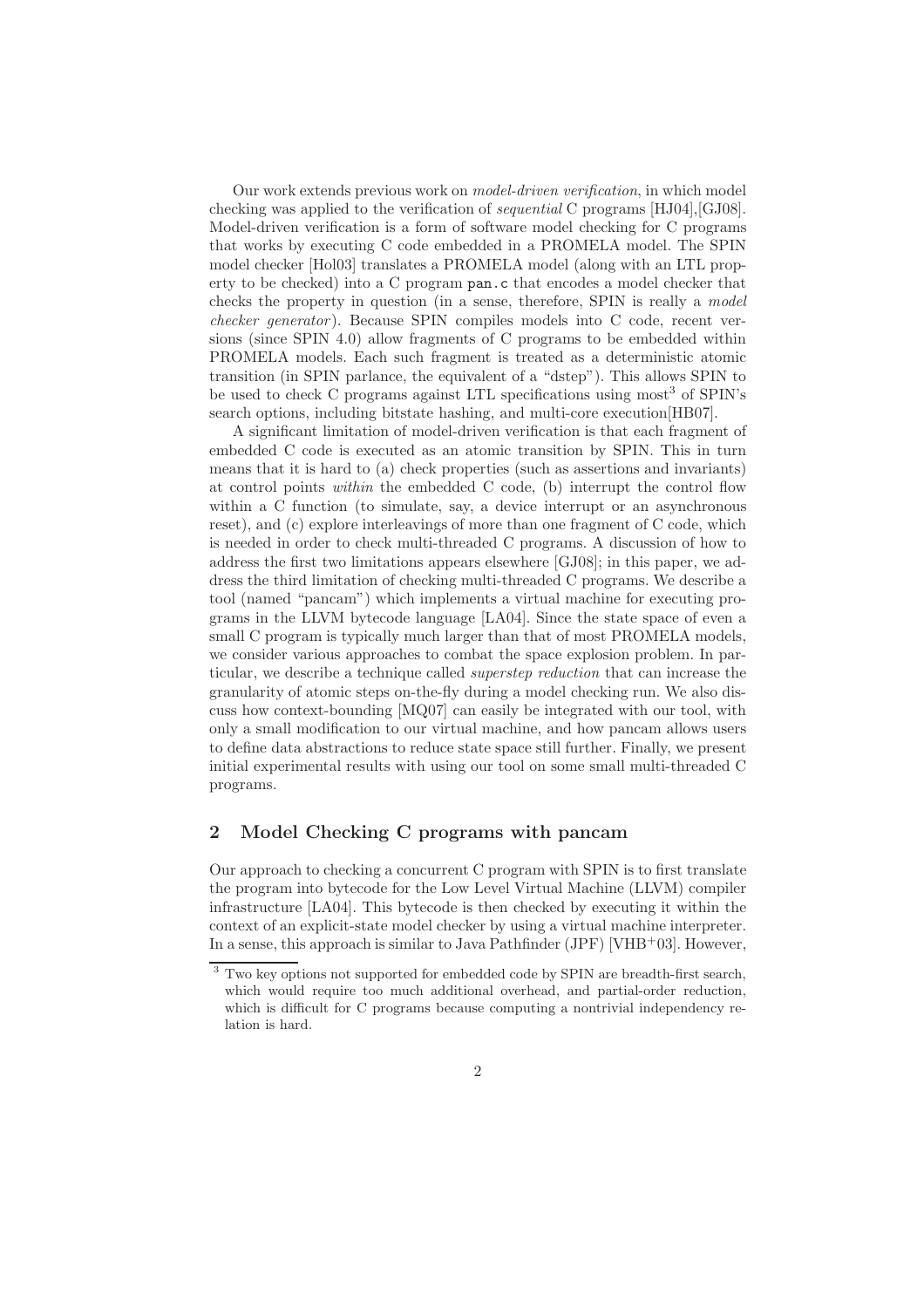```
#include <pthread.h>
struct pa desc {
  volatile int *f0, *f1 ;
  int last ;
} ;
...
volatile int pa f0, pa f1, pa last ;
...
void pa desc lock(struct
pa desc *d) {
  for (*d \rightarrow f0=1, palast=d \rightarrow last;*d->f1==1 && pa_last==d->last;
      ) ;
}
...
int count = 0;
void threadx critical(void) {
  count++ ;
  ... // critical section
  count-- ;
}
                                           void * thread1 main(void *args) {
                                             struct pa desc d ;
                                             pa desc init(&d, 1) ;
                                             for (j; ) {
                                                pa desc lock(&d) ;
                                                threadx critical() ;
                                                pa desc unlock(&d) ;
                                              }
                                             return NULL ; /* NOT REACHED */
                                           }
                                           /* pancam helpers */
                                           void init(void) {
                                             pa_f0 = pa_f1 = pa_last = 0;
                                            }
                                           Bool check exclusion(void) {
                                             return (count \leq 1) ;
                                           }
```
Fig. 1. Excerpt of C implementation of Peterson's Algorithm using pthreads, from the Wikipedia. The two highlighted occurrences of volatile were missing, causing a potential race condition.

unlike JPF, we do not integrate the model checker with the bytecode interpreter. Instead, our virtual machine executes bytecode as directed by SPIN, by providing a method  $\text{pan\_step}(i)$  that is called by SPIN to execute the next transition of thread i. In a sense, therefore, SPIN orchestrates the search by deciding which thread to execute next, by storing visited states in its hash table, and by restoring a previous state during a backtracking step. This division of labor allows us to freely benefit from SPIN's unique abilities, notably its scalability, search heuristics, and, lately, the capability to deploy it on multi-core CPUs [HB07].

To illustrate how our tool works, Fig. 1 shows the C program that appears in the Wikipedia entry<sup>4</sup> for Peterson's mutual exclusion protocol [wik]. The C language does not have any built-in primitives for concurrency, so the program uses primitives from the standard pthreads library. The property to be checked is mutual exclusion, which is defined by the boolean valued function check exclusion.

Our tool first compiles this program into LLVM bytecode, using the llvm-gcc compiler (an extension of the GNU gcc compiler that generates LLVM bytecode).

<sup>4</sup> To simplify the statement of the mutual exclusion property, we have added an additional variable count as shown.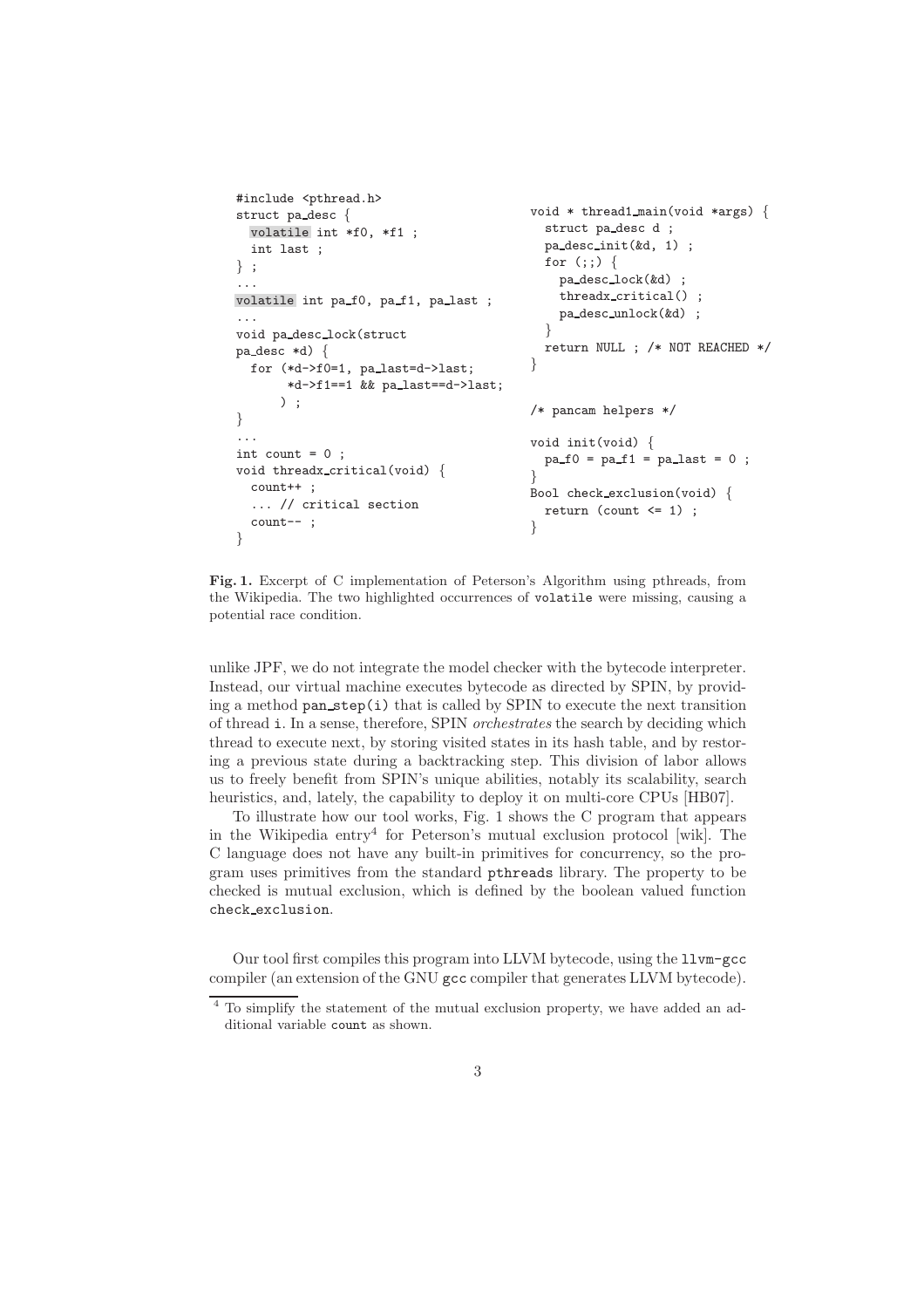```
define void @pa desc lock(%struct.pa desc* %d) {
entry:
    %tmp1 = getelementptr %struct.pa desc* %d, i32 0, i32 0
    %tmp2 = load i32** %tmp1store i32 1, i32* %tmp2
    %tmp4 = getelementptr %struct.pa desc* %d, i32 0, i32 2
    %tmp5 = load i32* %tmp4store i32 %tmp5, i32* @pa_last
    ret void
}
```
Fig. 2. LLVM bytecode for function pa desc lock

LLVM bytecode is like typed assembly language; a sample appears in Fig. 2, which shows the bytecode corresponding to the pa desc<sub>rback</sub> function shown in Fig. 1.

To check the C code for Peterson's algorithm with our tool, we use a PROMELA model to make appropriate calls to schedule the threads via our virtual machine. Fig. 3 shows a SPIN model for checking the program in Fig. 1. The c\_decl primitive is used to declare external C types and data objects that are used in the embedded C code. For simplicity, we assume the declarations needed by our model are in the header file pancam peterson.h. Next, the c\_track declarations are tracking statements, which are discussed below. The PROMELA process init defines the initialization steps for the SPIN model: as shown, they consist of initializing the interpreter (by calling pan setup()), registering an invariant (defined by the C function check exclusion) with the interpreter, performing one-time initialization of the C program  $(\text{pan\_run\_function}()),$  creating and starting the threads, and, finally, starting one PROMELA process for each thread. As shown, each PROMELA process then consists of repeatedly executing a single step of the associated thread (by calling  $\text{pan\_step}()$ ) provided that the thread is enabled.

The c\_track declarations provide the essential ingredient that allows us to use the SPIN model checking engine in conjunction with our interpreter. During its depth first search<sup>5</sup>, whenever SPIN reaches a state with no new successors, it backtracks to the most recent state that has not been fully explored. For PROMELA variables, restoration of earlier values when backtracking is automatic, since they are stored in the state vector maintained by SPIN. However, the state of the pancam virtual machine is not part of the PROMELA model. Thus the model checker needs explicit knowledge of the region of memory where this state is stored, so that it can copy and restore this memory during its backtracking search. This knowledge is provided through the c<sub>rack</sub> declarations. In our framework, the bytecode interpreter maintains its state in a single contigu-

<sup>5</sup> SPIN currently supports execution of embedded C code only when using depth first search mode.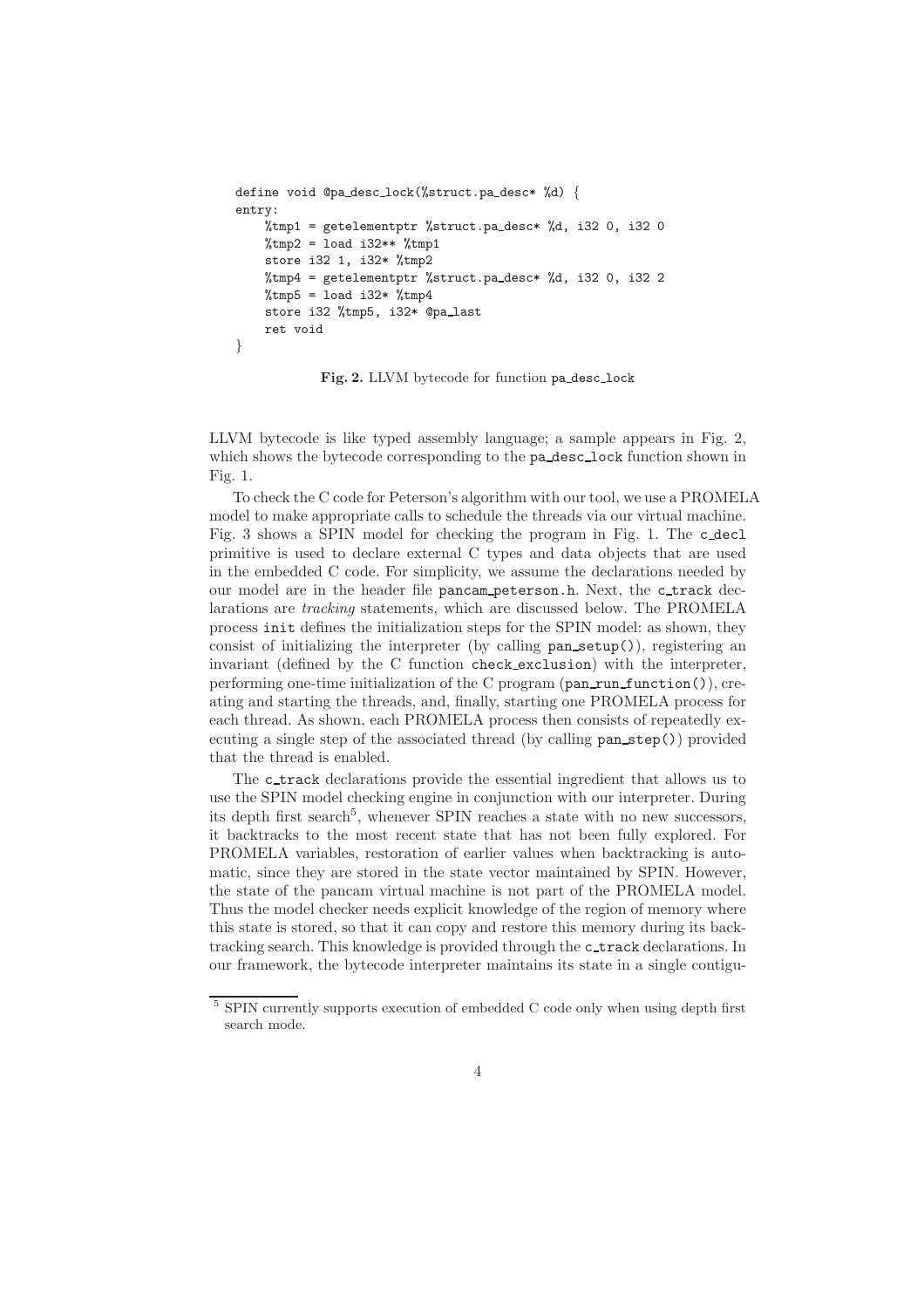```
c decl {
\#include "pancam peterson.h"
}
c track "csbuf" "CS SIZE" "Matched";
init() \{c code {
       pan setup() ;
       pan_register_invariant("check_property") ;
       pan_run_function("init") ;
       pan_start_thread(0, "thread0_main", NULL) ;
       pan_start_thread(1, "thread1_main", NULL) ;
  } ;
  run thread0() ;
  run thread1()
}
proctype thread0() {
  do
  :: c\text{-}expr\{pan\_enabeled(0)\} \rightarrow c\text{-}code\{pan\_step(0)\}od
}
proctype thread1() {
  do
  :: c\text{-}expr\{pan\text{-}enabeled(1)\} \rightarrow c\text{-}code\{pan\text{-}step(1)\}od
}
```
Fig. 3. Spin driver for executing pancam on Peterson's Algorithm

ous region of memory starting at address csbuf and occupying CS SIZE bytes; this corresponds to the **c\_track** declaration shown in the figure.

In using our tool to verify the Wikipedia C implementation of Peterson's protocol, we discovered a bug in the implementation. The bug is interesting because it manifests itself when the code is compiled with optimization enabled. The problem arose from the fact that certain global variables were not originally marked as volatile (as indicated by the shaded keywords in Fig. 1). As a result, the optimized bytecode reused stale values read earlier, leading to scenarios where mutual exclusion was violated. We have since fixed the Wikipedia entry.

### 3 Addressing State Space Explosion

Not surprisingly, the biggest challenge in using a tool such as ours is the problem of state space explosion. Even though our main interest is in checking small embedded C programs, the typical state vectors we encounter are much larger (of the order of hundreds or even thousands of bytes) as compared to typical PROMELA models (whose state vectors are smaller by one or two orders of magnitude). In addition, because a single line of C may translate into many steps of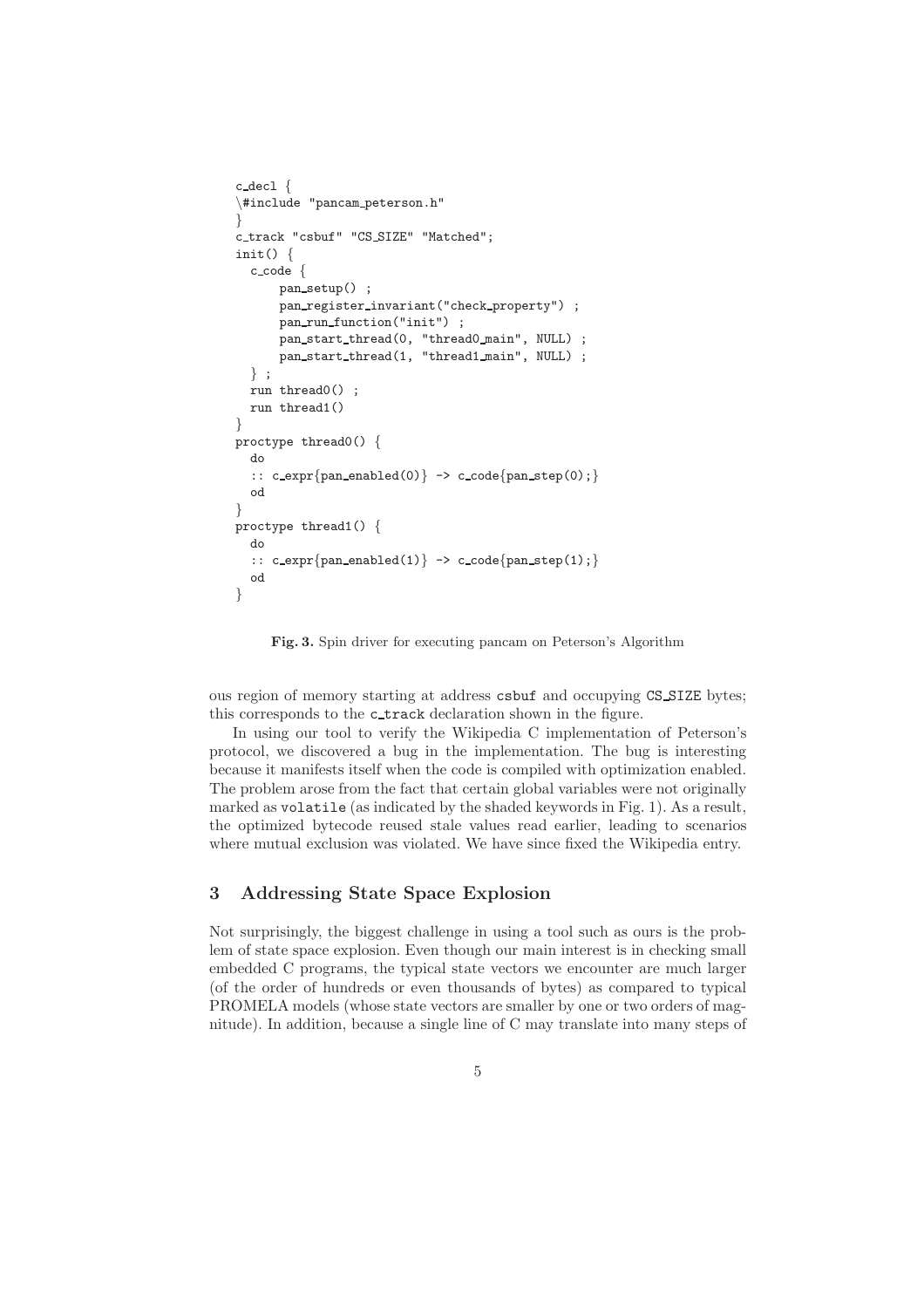bytecode, a naive exploration of all interleavings of a set of threads would quickly make even the smallest of problems intractable. To address these issues, pancam uses three techniques: (a) it allows users to provide data abstraction functions, (b) it provides the ability for the user to enforce context-switch bounding (see below), and (c) it employs an algorithm that performs a kind of partial order reduction on-the-fly to reduce the number of context switches without losing soundness of checking. We describe the first two of these techniques in the rest of this section; our reduction method is described in Section 4.

### 3.1 Abstraction

The ability of our tool to support abstractions is derived from the distinction between tracked and matched objects in SPIN. As discussed in Section 2, a tracked data object is stored on the stack used by SPIN's depth first search (DFS), so that an earlier state of that object can be restored on each backtracking step during the DFS. In almost all cases<sup>6</sup>, any data that changes during an execution should be tracked. A matched object, on the other hand, is one that is part of the *state descriptor* that SPIN uses to determine if a state has been seen before. By declaring an object to be tracked but not matched, we can therefore exclude it from the state descriptor. Support for this is provided by the "Matched" and "UnMatched" keywords in SPIN. (These keywords were introduced in SPIN version 4.1.)

The ability to separate tracked and matched data allows us to use data abstraction to reduce the size of the state space [HJ04]. A simple but effective scheme is to define a new auxiliary variable abs for storing the abstract state, and provide a function update abs() which updates the value of abs based on the (current) values of the concrete program variables. Then, to make SPIN search the abstract state space, we declare all concrete program variables as tracked but "UnMatched", and declare the abstraction variable abs as tracked and "Matched", and we ensure that the function update abs() is called after every transition that changes concrete state.

Our tool supports this scheme for data abstraction by providing a buffer abs. The user provides the function update abs, which computes the data abstraction and writes it to the buffer. Our tool ensures that this function is invoked if any of the variables that appear in the body of this function changes during a transition.

### 3.2 Context-Bounded Checking

The idea in context-bounded model checking [QR05,MQ07,MQ08] is to avoid state space explosion in multi-threaded programs by enforcing an upper bound on the number of allowed preemptive context switches. A context switch from process  $p$  to process  $q$  is called preemptive if process  $p$  is enabled (and could therefore continue execution if the context switch did not occur). Experience with

 $^{\rm 6}$  There are valid reasons for not tracking certain data even though it changes during an execution [GJ08]; see Section 4.2.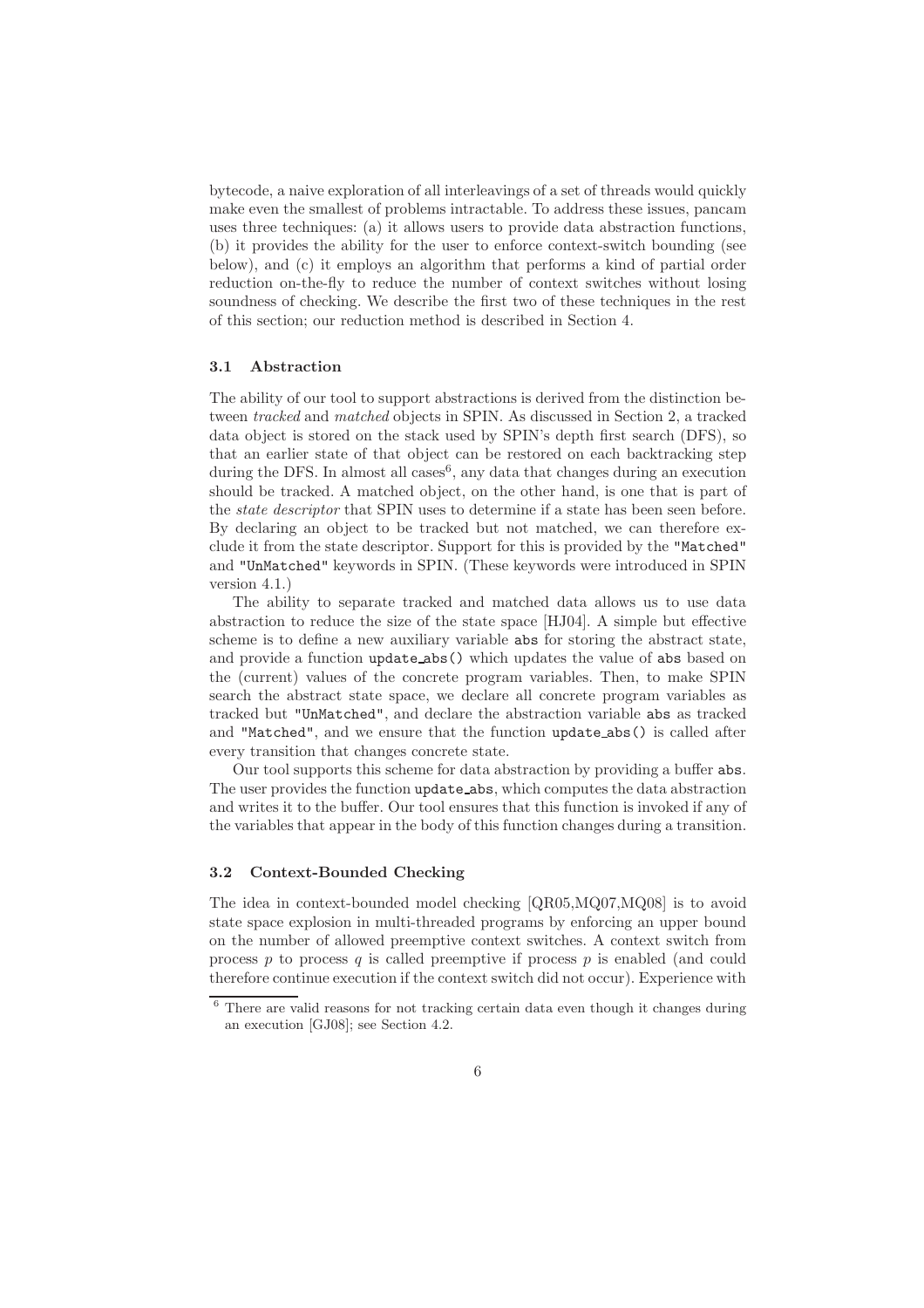context-bounded model checking suggests that, in most cases, errors in multithreaded software typically have shortest counterexample traces that require only a small number of context switches [MQ07]. Thus exhaustive exploration of runs with a small budget of allowed context switches has a good chance of finding errors.

To extend our tool with support for context-bounded search, we change the top-level SPIN model that orchestrates the run by replacing calls to pan enabled(p) (which check if thread p is enabled) by calls to the function pan enabled cb(p) (which additionally checks the condition for context-bounding). Fig. 4 shows the C code for the function pan enabled cb. As shown, we add two additional integers last proc and nswitch to the state space (but note that these variables are only tracked, and not matched). It is not hard to show that by using it to replace the original pan enabled function, (and by appropriately updating last proc and nswitch whenever a thread is executed) we achieve the desired effect of limiting the number of preemptive context switches to the user-provided bound of MAX SWITCH.

# 4 On-the-fly Superstep Reduction

As described in Section 2, our tool uses a SPIN model to orchestrate the state space search by choosing, at each step, a thread to execute, and executing its next transition by invoking the virtual machine. An exhaustive search along these lines would require exploring all possible interleavings of the threads in the program, which is intractable for all but the smallest of programs. A common technique used to deal with the problem is partial order reduction [Pel93,CGP00]. Intuitively, partial order reduction works by reducing the number of context switches, exploiting the fact that transitions in different threads are often independent (in the sense that the order in which they occur does not affect visible program behavior).

Most partial order methods described in the literature are static in the sense that they determine independence of transitions by analyzing program text. Such analyses are, however, not terribly effective with C programs, and typically allow only very simple and conservative independence relations to be computed. For C programs, therefore, it is more instructive to look at *dynamic* partial order reduction methods[FG05],[GFYS07], in which independence relationships are computed dynamically, during a model checking run. For example, one of the simplest approaches to dynamic partial order reduction is to only allow a context switch after an update or an access to a global memory location.

In the context of our tool, however, there is one additional complication caused by the fact that the model checking engine (SPIN) treats the model as having a single transition (denoted by the function pan step). In particular, this means that support for partial order reduction therefore requires either exposing additional pancam state (which would require modification of SPIN, which we hope to avoid), or for the reduction to be implemented entirely within pancam. We adopt the latter strategy. Pancam performs partial order reduction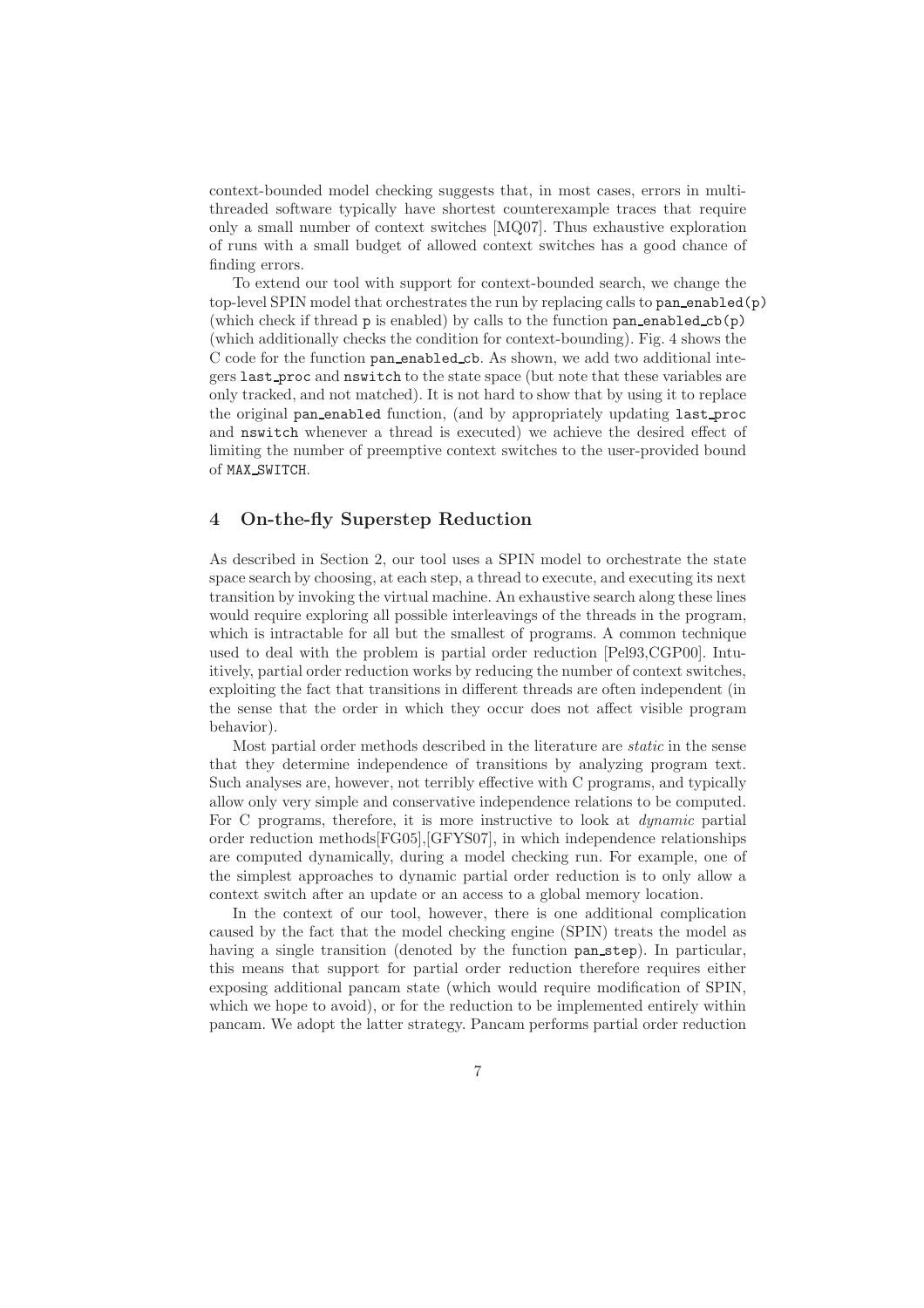```
c decl {
  int last_proc = -1 ;
  int nswitch = 0 ;
  int MAX_SWITCH = -1;
  Bool pan enabled cb(int p) {
    int i ;
    if (!pan_enabled(p)) /* thread p is disabled */
     return FALSE ;
    if (last_proc == p) /* no context switch */
      return TRUE ;
   /* Check if bound not specified, or not reached */
    if ((MAX SWITCH < 0) || (nswitch < MAX SWITCH))
     return TRUE ;
   /* We have exhausted the context switch bound, and this
    ** thread is not the last one that was executed. Allow
    ** it only if the other thread is disabled.
   */
   /* Check if any other thread is enabled */
   for (i=0 ; i<ThreadCount ; i++)
      if ((i \models p) && pan_enabled(i))return FALSE ;
   /* all other threads are disabled, so don't preempt */
    return TRUE ;
}
c track "&nswitch" "sizeof(int)" "UnMatched";
c track "&last proc" "sizeof(int)" "UnMatched" ;
```
Fig. 4. Code for implementing context bounding with pancam

on the state space by allowing a thread  $i$  to execute a sequence of more than one instruction as part of a single SPIN transition from a state s. We refer to such a sequence of instructions as a "superstep" and denote it by the notation  $\Lambda_i^s$ . Since the model checker only sees the first and last states of a superstep, the intermediate states are hidden from the model checker, which in turn reduces the number of interleavings to be explored (and therefore the number of states and transitions).

Of course, as with traditional partial order reduction, there are certain conditions that must be satisfied by such supersteps in order to preserve soundness of model checking. In the next subsection, we describe a set of conditions under which we can preserve the soundness of next-time free LTL properties.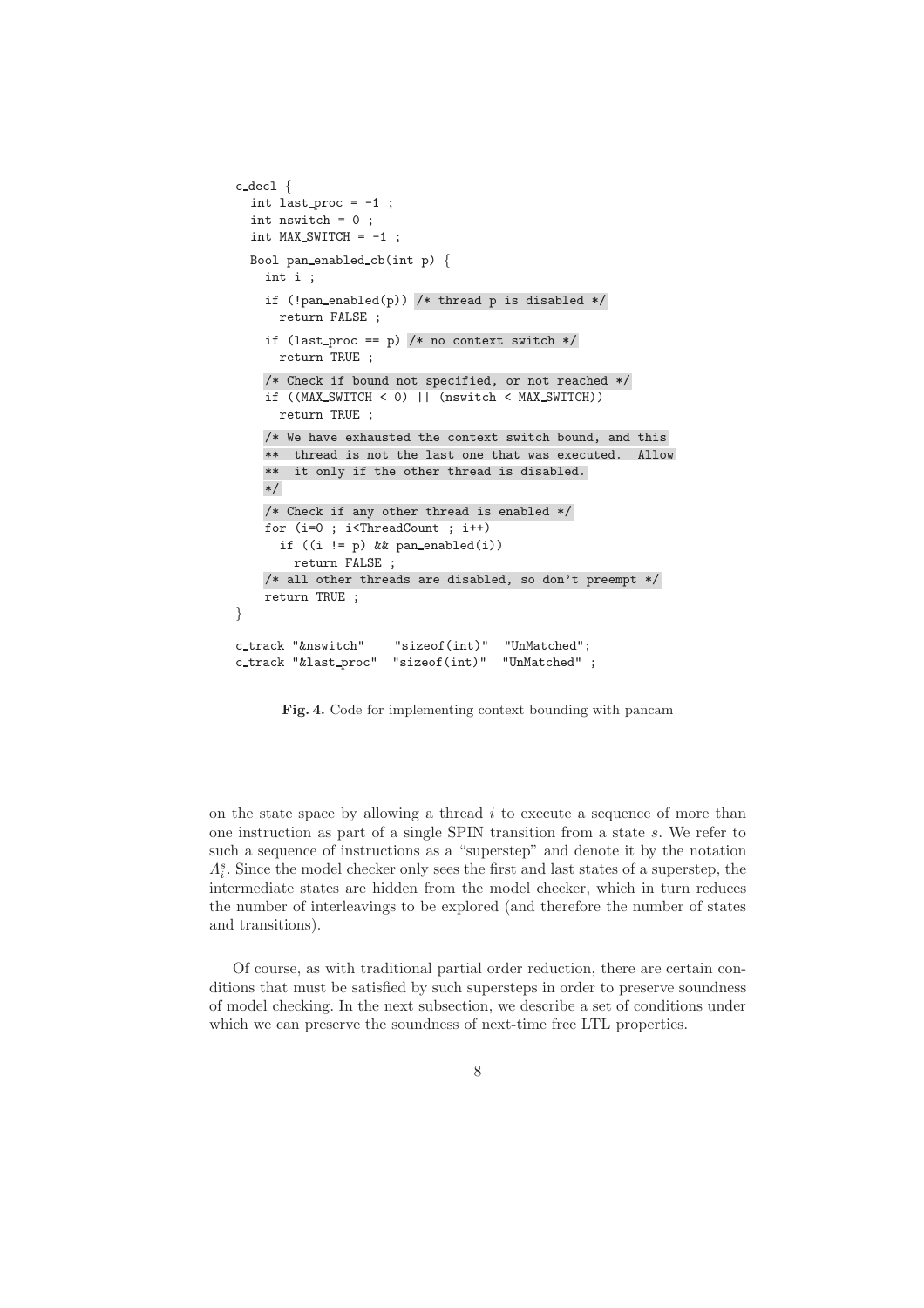#### 4.1 Correctness of Superstep Reduction

For convenience, we consider programs with  $k$  deterministic threads (or processes), where the only source of nondeterminism comes from thread scheduling. We also assume that each instruction can access at most one global memory location. This assumption is safe to make about the LLVM bytecode, which uses designated instructions store and load to access memory.

We say that two transitions  $\alpha$  and  $\beta$  are *independent* if neither enables nor disables the other, and for any state, execution of  $\alpha$  followed by execution of β results in the same state as execution of β followed by  $\alpha$ . We say that two transitions conflict if both access a common memory location and at least one of them is a write. Under the assumption that one thread may enable or disable another only by means of mutexes, which are a type of a shared object, the absence of a conflict between transitions implies independence as long as the transitions do not belong to the same thread.

Claim 1 The soundness and completeness of next-time free LTL model checking is preserved as long as for every thread i enabled in state s, superstep sequence  $\Lambda_i^s$  satisfies the following three requirements:

- 1. Superstep Size  $\Lambda_i^s$  must be finite and contain at least one transition. The check for finiteness can be implemented conservatively by setting an upper bound on the number of transitions in a superstep sequence or the number of loop heads within the sequence.
- 2. Independence Only the very last transition of the path  $\Lambda_i^s$  conflicts with any of the transitions in  $\Lambda_k^s$  for any thread  $k \neq i$ .
- 3. Visibility At most one transition which changes the value of any of the atomic propositions is allowed in  $\Lambda_i^s$ . If exists, it must be the very last transition of the superstep sequence.

The formal proof of the claim is similar to the one presented in [CGP00] and is beyond the scope of this paper. Here we only present some intuition about the correctness of the superstep reduction.

All the paths outgoing from a state s can be partitioned into sets, where each set is covered by one of the superstep sequences as following. If, on the path  $\theta^s$ , all the transitions of the superstep sequence  $\Lambda_i^s$  precede the last transitions of the superstep sequences that correspond to all the other threads,  $\theta^s$  is said to be covered by  $\Lambda_i^s$ . Consider the example in Fig. 5(a) that depicts the superstep sequences of the three program threads  $(Th_1, Th_2, \text{ and } Th_3)$  from the program state s. In Fig. 5 (b), the transitions  $\gamma_1, \alpha_1, \beta_1, \alpha_2$  form the prefix of a number of the program paths outgoing from state s. All these paths correspond to the program runs in which, from the state s, the threads are scheduled in the following order. First, one transition of  $Th_3$  is scheduled, followed by a transition from  $Th_1$ , a transition from  $Th_2$ , and another transition from  $Th_1$ . We say that all these paths are covered by the superstep sequence of  $Th_1$  since  $\alpha_2$  occurs before  $\beta_2$  and  $\gamma_3$  on each of the paths. At each state s, the superstep reduction prunes away all the program paths which do not have a superstep sequence as a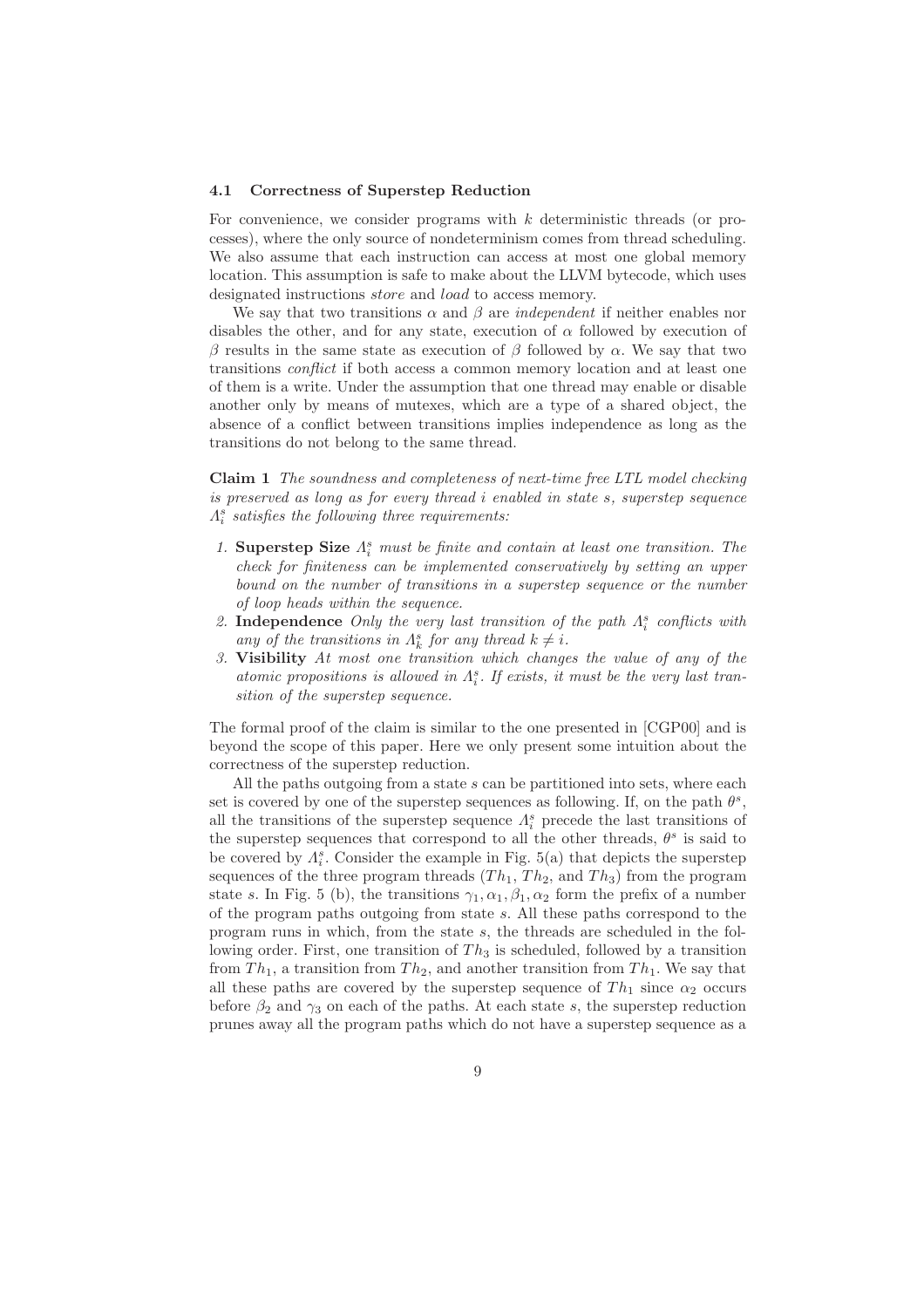

Fig. 5. Superstep POR

prefix and substitutes the superstep sequence with just one summary transition as shown in Fig.  $5(c)$ .

Let  $\Theta^s$  be the minimal prefix of  $\theta^s$  such that it contains all the transitions of  $\Lambda_i^s$ . Then, all the states reachable after following path  $\Theta^s$  can also be reached after following  $\Lambda_i^s$  due to the fact that all the transitions of  $\Theta^s$  which are not in  $\Lambda_i^s$  do not conflict with the transitions in  $\Lambda_i^s$  and can be commuted out. Going back to our example, since transitions  $\beta_1$  and  $\gamma_1$  do not conflict with  $\alpha_2$ , the state g, reachable by following transitions  $\gamma_1, \alpha_1, \beta_1, \alpha_2$ , can also be reached by following the superstep sequence  $\alpha_1, \alpha_2$ .

It only remains to show that the intermediate states of the paths  $\Theta^s$  and  $\Lambda_i^s$  do not have to be exposed to a model checking algorithm. The paths are finite; and, by definition of  $\Theta^s$ , its last transition is equal to the last transition of  $\Lambda_i^s$ . Following the visibility requirement, only the very last transition of  $\Lambda_i^s$ and, consequently, only the very last transition of  $\Theta^s$  may change the values of the predicates participating in the LTL property being checked. Thus, all the states on the paths except for the very last ones are indistinguishable from the state s. Moreover, since the transitions of  $\Theta^s$  that do not occur in  $\Lambda_i^s$  do not modify the values of the predicates, the new values of the predicates in the last state of  $\Theta^s$  are the same as in the last state of  $\Lambda_i^s$ . Thus, if a transition changes one of the predicates, it will always be visible to the model checker. In the example on Fig. 5, only the transition  $\alpha_2$  can be visible. All the states can be partitioned into two groups depending on the values of the predicates: the states undistinguishable from the state  $s$  and the states undistinguishable from the state g.

Notice that the listed requirements are general enough to allow for different choices of superstep sequences. However, as long as they are satisfied, the soundness and completeness of LTL model checking is preserved.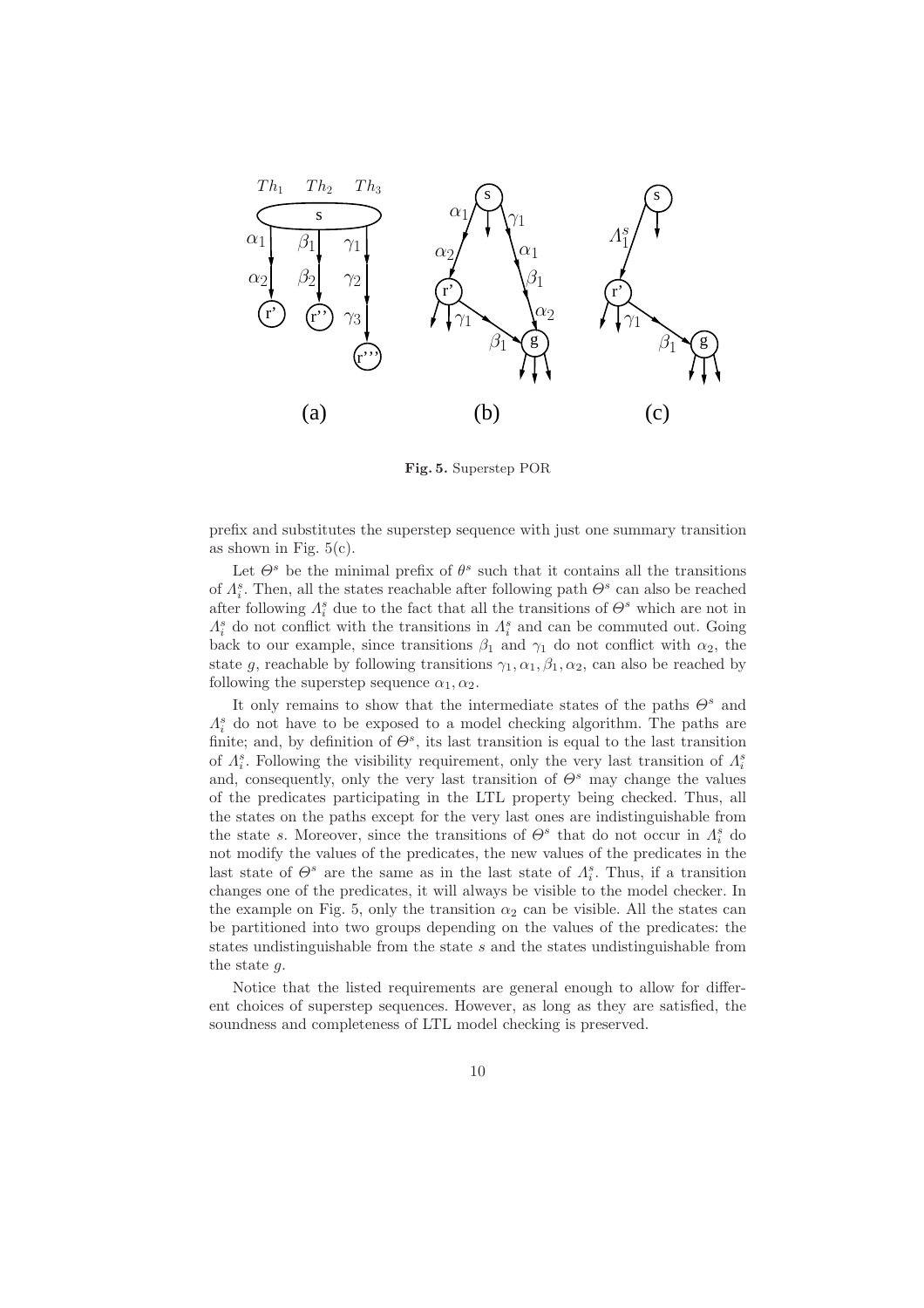#### 4.2 Implementation of Superstep Reduction in pancam

Next, we describe how superstep reduction is implemented as part of our tool, which piggybacks the nested depth-first search algorithm used by SPIN. One of the attractions of using SPIN's nested depth-first search is that, unlike the case with breadth-first search [GFYS07], our implementation is fully compatible with checking of liveness properties. (And, although, we do not describe it here, our method can be straightforwardly extended to cooperate with breadth-first search, if desired.)

During its state exploration, SPIN issues calls to  $pan\_step(i)$ , which, given the current state  $s$ , computes the state  $s'$  obtained by executing one or more instructions of thread  $i$ . The executed instructions form the superstep sequence  $\Lambda_i^s$ . The superstep size requirement guarantees that at least one instruction would be executed; consequently, unless there is a loop in the state space,  $s \neq s'$ . Due to the nature of depth-first search, pan step will be called multiple times on the same state  $s$ . In particular, after exploring the state space in which thread  $i$  is executed from state s, SPIN backtracks and attempts to execute the thread  $i+1$ from the same state s in response to which pancam computes  $\Lambda_{i+1}^s$ .

The pseudocode of pan step is presented in Fig. 6. If the state  $s$  is visited by the depth-first search for the very first time, pan step executes initialization routines. Further, each time SPIN calls  $pan\_step(i)$ , we compute the superstep sequence for thread  $i$  by interpreting the enabled instructions of thread  $i$  one by one. On each iteration, we check that addition of the corresponding instruction to the sequence does not violate any of the requirements stated above (in practice, the checks are only required for the instructions that access a global program location).

The most non-trivial check is the verification of the independence condition for which one could use various static and dynamic methods. Fig. 7 presents the dynamic independence check employed by pancam. Due to the nature of the independence requirement, the superstep of one thread depends on the transitions that constitute the supersteps of the other threads. An eager approach to this problem is to compute the supersteps for every thread the very first time the state s is visited (with the request to take step on thread one) and use the precomputed supersteps on all the subsequent visits to the same state (when SPIN backtracks to take step on the other threads). However, this solution leads to inefficiencies since computing the supersteps effectively entails computation of the successors of the state s. Storing the successor states along with the current state leads to a large space overhead. Recomputing the successor states, on the other hand, would impair the running time.

The solution we present computes the supersteps lazily - whenever  $pan\_step(i)$ is called, it only computes the superstep for thread  $i$ . To convey the information about the supersteps which have already been computed, we store additional information along with the program state on the depth-first search stack. For each state s and each thread i, we store  $\texttt{AccessTable}^s_1$  - the list of location and access type pairs. Each instruction of  $\Lambda_i^s$  that accesses a global is represented by a pair  $(1, \mathsf{ty})$ ; it records the global location 1 that is accessed and the flag ty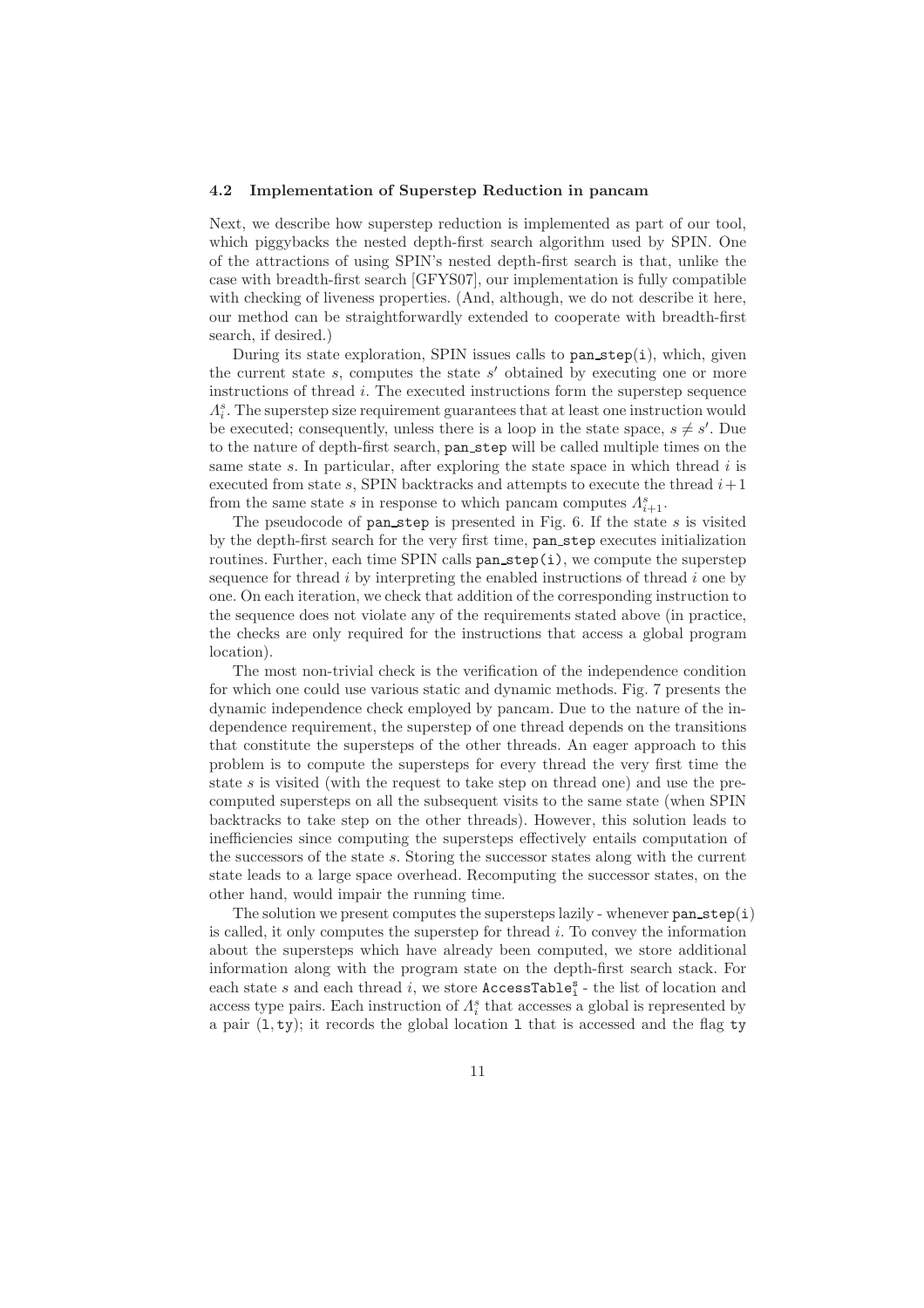```
ConflictType = \{ CONTINUE, POST_STOP, PRE_STOP \}pan_step(ThreadID i) {
  superstep length = 0;
  if (not backtracking) {
    init independence tester();
  }
  while (true) {
    tr_i = get_next_instruction(i);
    ConflictType error = test_for_independence(i, tr_i);
    if (error == PRE STOP) break;
    execute_instruction(tr_i);
    superstep length++;
    \begin{minipage}{.4\linewidth} \emph{if (superstep_length $\ge$ MAX\_SUPERSTEP\_LENGTH) break}; \end{minipage}if (error == POST STOP) break;
    if (is_proposition_modifying(tr_i)) break;
} }
```
Fig. 6. Pseudocode of pan\_step with superstep reduction.

```
init independence tester() {
  for (every enabled thread k) {
     AccessTable<sub>k</sub>.add( get_access_pair( get_next_instruction(k) ) );
   }
}
test_for_independence(ThreadID i, Instruction \mathrm{tr}_i) {
  ai = get\_access\_pair(tr_i);for ( all threads k : k \neq i ) {
     for (all ak \in AccessTable<sub>k</sub>) {
       if (conflict(ai, ak)) {
          if (ak \neq last_of(AccessTable_k^s)) {
            return PRE STOP;
          } else {
             if (\text{tr}_i \neq \text{first_of}(\Lambda_i^s)) AccessTable<sub>i</sub>.add(ai);
            return POST STOP;
  } } } }
   if (tr_i \neq first_of(\Lambda_i^s)) AccessTable<sub>i</sub>.add(ai);
  return CONTINUE;
}
```
Fig. 7. Pseudocode of the independence condition tester.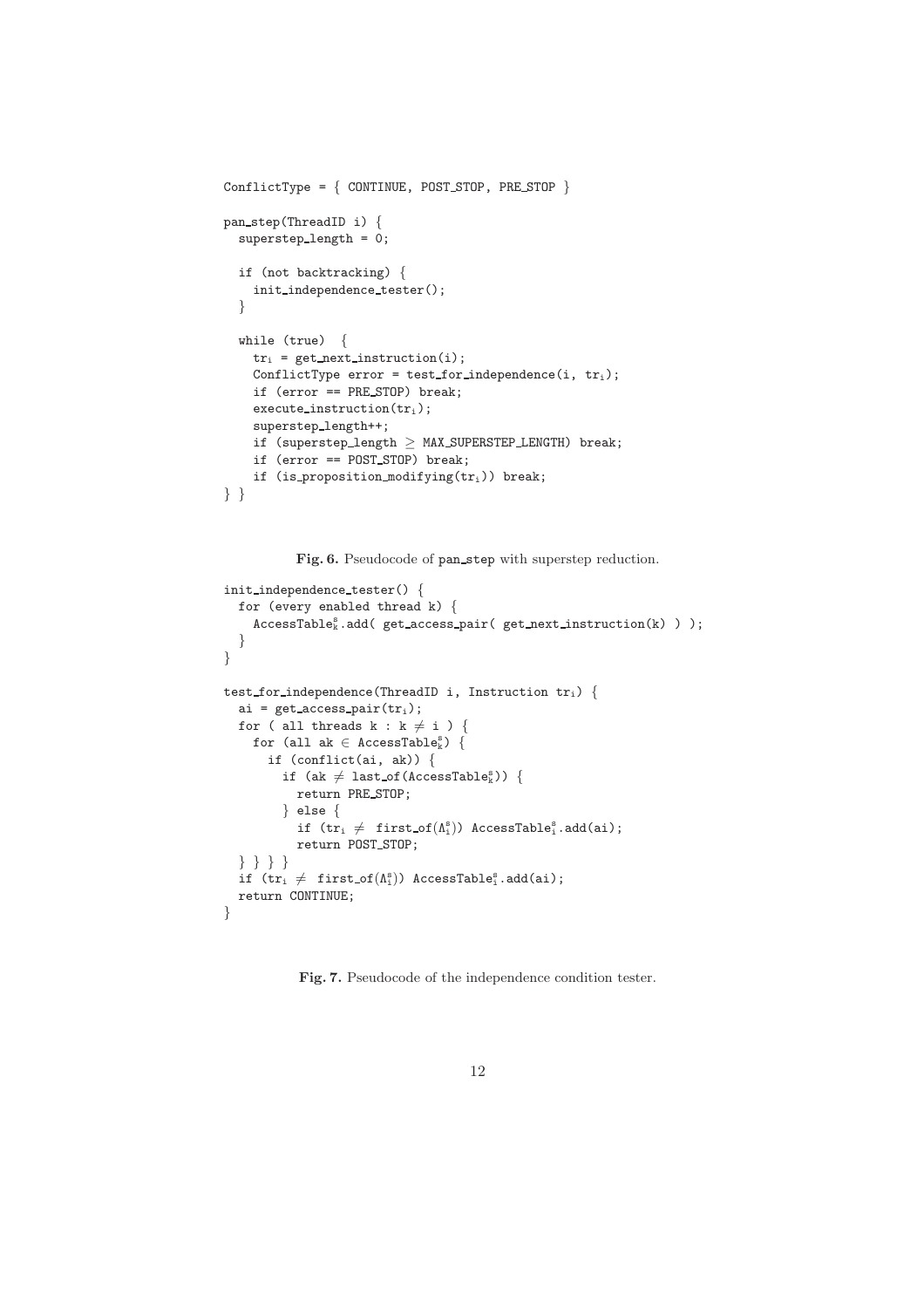stating whether the transition is a read or a write. AccessTable is not stored as the part of the state tracked by SPIN but maintained externally within pancam VM since the data it stores is updated each time the state is visited.

The very first time state  $s$  is visited, init independence tester() initializes the  $\texttt{AccessTable}^s_i$  of each enabled thread i with the access information derived from the very first instruction to be executed on the thread i. Further, before adding an instruction  $tr_i$  to the superstep sequence of thread i, pan step consults with test for independence(i,  $\text{tr}_i$ ) to ensure that the independence condition is met. test for independence may return three different values. CONTINUE means that the instruction can be added to the superstep  $\Lambda_i^s$ since it does not conflict with any instructions in  $\Lambda_k^s$  for all threads  $k \neq i$ . POST STOP means that  $tr_i$  introduces a conflict with some other thread, but adding it to  $\Lambda_i^s$  does not violate the independence requirement as long as it is the very last transition of  $\Lambda_i^s$ . Finally, PRE STOP means that adding  $\mathbf{tr}_i$  to  $\Lambda_i^s$ leads to a violation since the transition with which it conflicts is not the very last transition of thread k for some  $k \neq i$ ; thus,  $tr_i$  must not be executed. Due to the initialization of  $\texttt{AccessTable}^s_i$ , it is not possible to have a PRE STOP on the very first transition of any of the threads; thus, the superstep size requirement is met - pan step always executes at least one transition. Finally, test for independence  $(i, tr_i)$  updates the AccessTable<sup>i</sup>s with the access pair derived from  $\mathbf{tr}_{i}$  if the instruction is to be added to  $\Lambda_{i}^{s}$  and if it is not the very first instruction of  $\Lambda_i^s$ . Recall that the AccessTable is updated with the access pairs corresponding to the very first instructions of each thread as part of the initialization routine.

The above technique requires no space overhead when used as part of breadthfirst search state exploration. However, when used with depth-first search, the AccessTable must be stored on the search stack. In cases when the sets are quite large, one could use approximations. For instance, one idea is to use a coloring abstraction, in which the memory is partitioned into regions with distinct colors, and each transition is associated with the set of colors it reads and writes.

Example 1. Let us demonstrate the algorithm on an artificial example from Fig. 8 that depicts the instructions that the three threads can execute from the state s. We assume that the variables k, x, y, and m are global variables; t, l, x\_ptr, k\_ptr are local; x\_ptr and k\_ptr are the pointers to x and k, respectively.

When the state  $s$  is visited for the very first time,  $init\_independence\_tester$ initializes the AccessTable with the information derived from the very first instructions of each thread as following:

 $\texttt{AccessTable}^{\texttt{s}}_1 = (\texttt{(}k\_ptr, read\texttt{)}$  $\texttt{AccessTable}_2^{\mathbf{s}} = (\textit{(ad(y)},\textit{write}))$  $\texttt{AccessTable}_3^s = (\texttt{(ad(m), write)}')$ 

Here  $ad(x)$  stands for the address in memory where the variable x is stored (AccessTable stores the actual addresses of the accessed variables). After the initialization, pan step issues calls to test for independence passing the instructions of  $Th_1$  one by one. The function returns CONTINUE when passed t := \*k\_ptr and  $t := t - x$ . However, since  $t := t + y$  conflicts with the very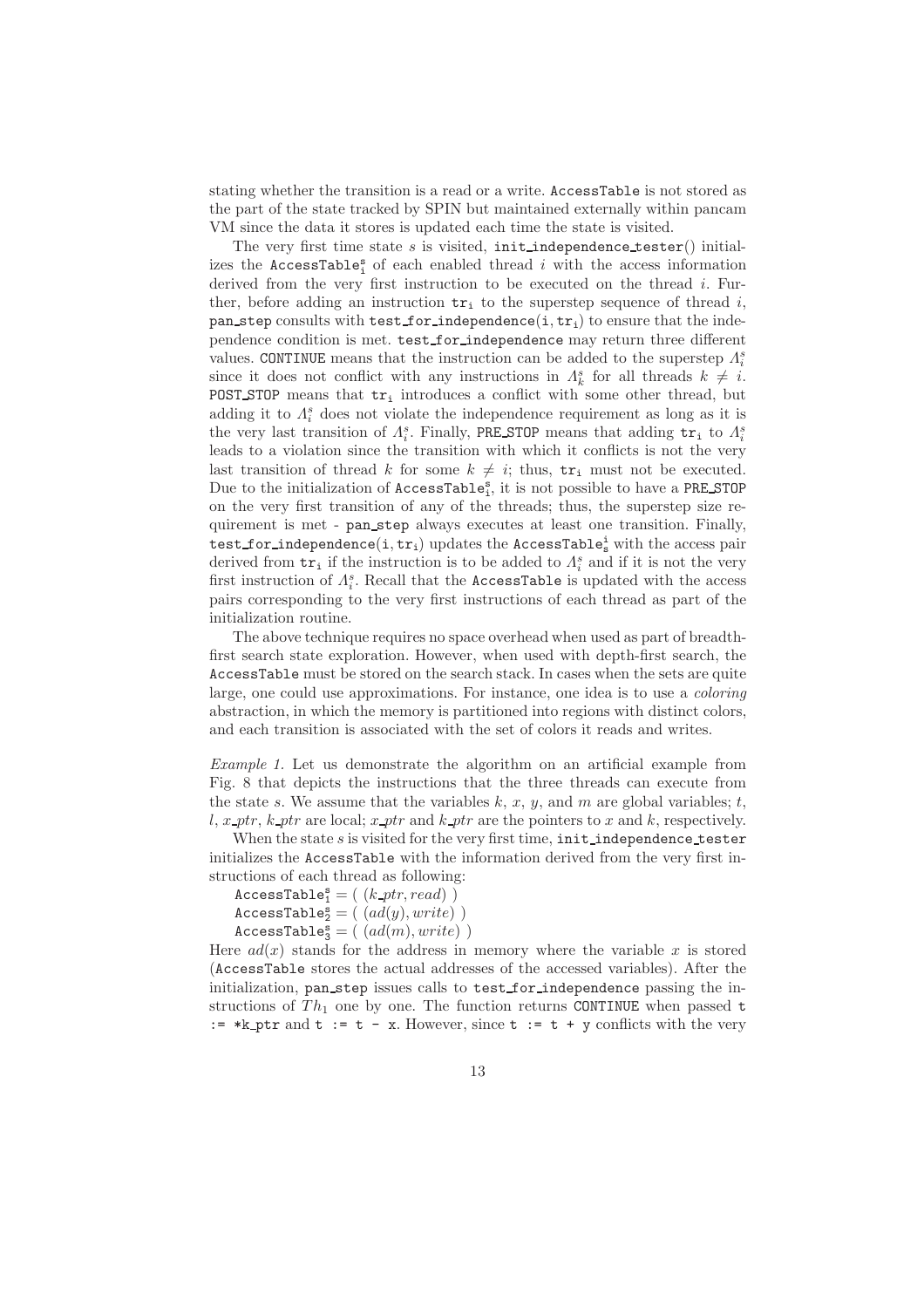

Fig. 8. The example demonstrating the application of the Superstep POR algorithm. The solid arrows represent the instructions that form the supersteps from the state  $s$ .

first instruction of  $Th_2$ , POST\_STOP is returned as the result of the third call. The table is updated accordingly:

 $\texttt{AccessTable}_{1}^{s} = ( (k\_ptr, read); (ad(x), read); (ad(y), read) )$ 

When the depth-first search backtracks to schedule  $Th_2$ , pan step calls test for independence with  $y := 6$  as the argument. Due to the conflict with the last instruction of  $Th_1$ , the function returns POST\_STOP, making y := 6 to be the only instruction forming  $\Lambda_2^s$ . The AccessTable<sub>2</sub> does not need to be updated.

Finally, when pan\_step(3) is called, the check for independence on the first three instructions of  $Th_3$  returns CONTINUE. Note that even though both the third instruction of  $Th_3$  and the first instruction of  $Th_1$  read from the same memory location: it can be determined at run time that  $k\_ptr$  equals  $ad(k)$ , no conflict is reported. However, the fourth instruction,  $*x{\text -}ptr := 8$ , conflicts with the second entry in AccessTable<sup>s</sup> raising the PRE STOP return code. Since the conflicting transition is not the last transition of  $\Lambda_1^s$ , \***x\_ptr** := 8 should not be included in  $\Lambda_3^s$ .

### 5 Experimental Results

We have gathered some initial experimental results with our prototype on a few small multi-threaded C programs. Fig. 9 shows results from checking two versions of the implementation of Peterson's algorithm in C, described in Section 2. Fig. 9(a) shows the number of states explored against varying context bounds for the version of the program with the missing volatile keyword bug, while Fig. 9(b) shows similar results for the version of the program without the bug. The graphs also compare a heuristic that runs a thread until it makes an access to any global state (labeled "global access" in the figure) versus our superstep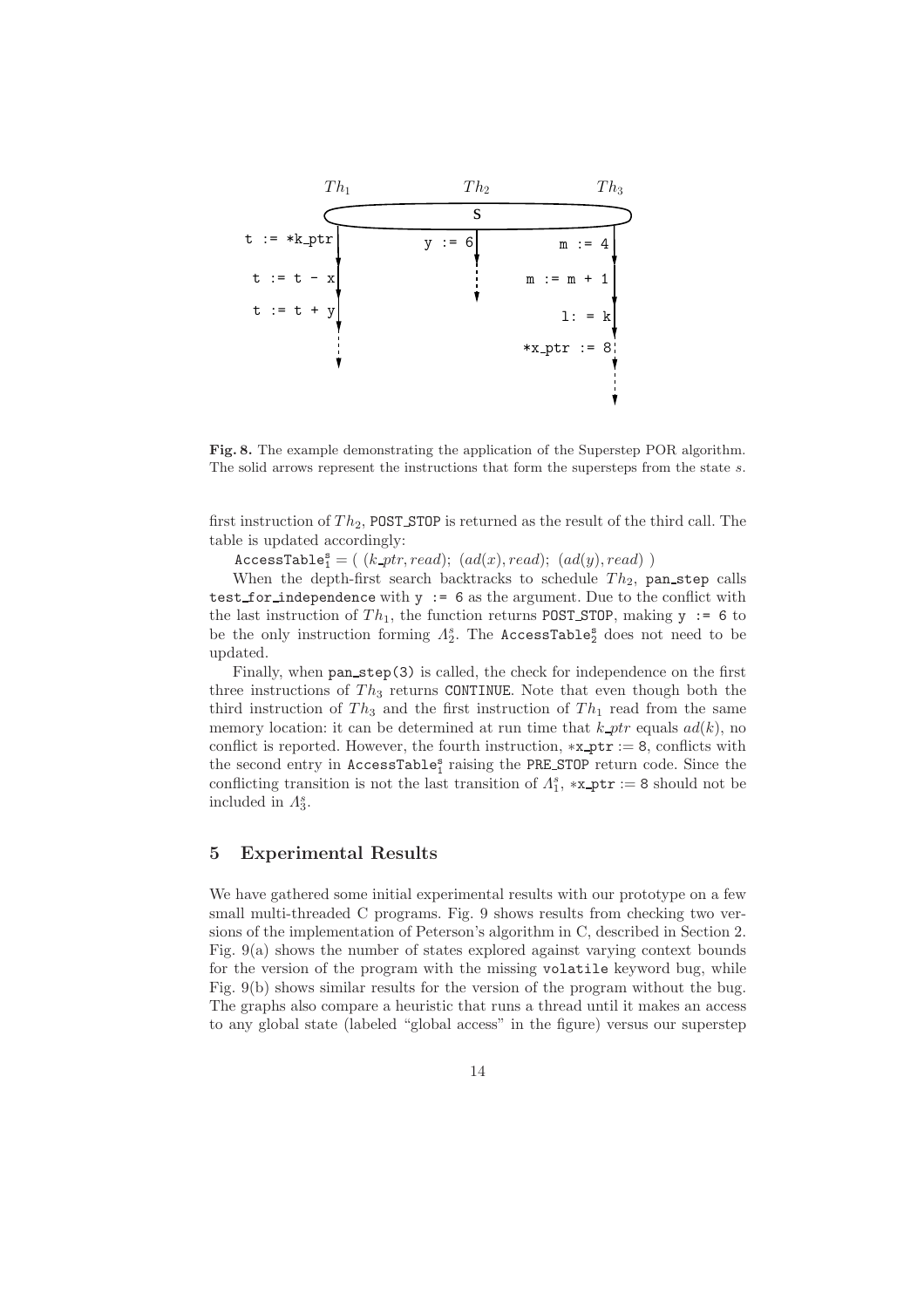reduction method (labeled "superstep"). As the graphs indicate, the bug is found fairly easily in all versions, though increasing the context bound beyond a certain point makes it harder to find the bug. (This is likely a consequence of the fact that SPIN uses depth-first search.) The graphs also show the benefit of an abstraction function we used which tracks the algorithmic state of the protocol (the value of the abstract "flag" and "turn" variables).

Fig. 10 shows results from the "robot" benchmark example [GFYS07]. This example consists of two threads that move across a shared board of size  $N \times N$ in slightly different patterns; the program checks that the robots meet only in expected locations. As the graph shows, our superstep method provides a noticeable reduction in the number of states over the global access method, as the size of the board grows.

Fig. 11 shows results from a slightly larger program: a module that implements inter-process communication (ipc) for an upcoming mission. The module consists of around 2800 lines of (non-commented) C source code (including some support modules that it relies on). It implements a communication system that supports prioritized messages and provides thread-safe primitives for sending and receiving messages. The figure shows two models: the first with a single sender and receiver, and the second with two senders and one receiver, showing how the state space grows as the sizes of the queues increase. This model is large enough that the global access method does not complete in most cases; thus the figures only show the performance for runs using superstep reduction.

### 6 Related Work

There has been considerable interest in applying model checking directly to implementation code. The Bandera checker [CDH<sup>+</sup>00] translates Java programs to the input language for a model checker, while Java Pathfinder  $(JPF)$  [VHB<sup>+</sup>03] uses an approach more similar to ours, in that it interprets bytecode. However, JPF tightly integrates model checking with the virtual machine. In contrast, our tool uses the SPIN model checker to orchestrate the search, using our virtual machine to execute the transitions. This allows us to inherit (for free) the various optimizations and features of SPIN (both those that exist, and those yet to be invented). In spite of this loose integration, our approach is flexible; for instance, as shown in Section 2, adding support for bounding context-switches was done fairly easily in our tool.

For verification of multi-threaded C programs, the CMC tool [MPC<sup>+</sup>02] uses explicit-state model checking. One limitation of CMC, however, is that it requires a manual step by the user to convert an existing C program into a form that can be used by CMC. In contrast, by working directly on bytecode, our tool design is simpler (interpreting typed LLVM bytecode is much easier than interpreting C). In addition, we are able to detect errors introduced during compiler optimization (like the Wikipedia error in Peterson's algorithm, described in Section 2).

Another tool for verifying C programs is VeriSoft [God97], which uses stateless model checking. VeriSoft uses static partial order reduction, which typically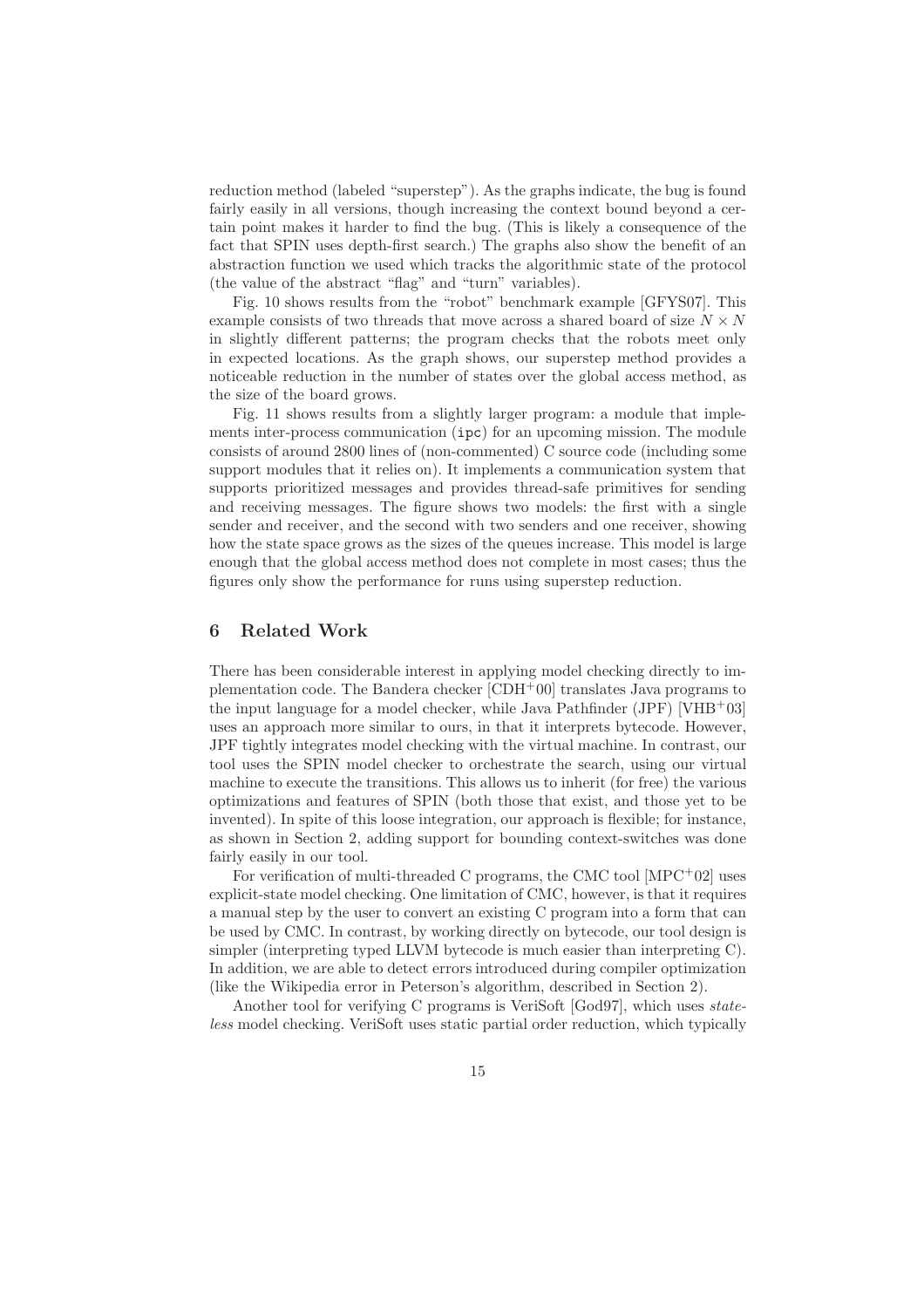results in little reduction when applied to C programs, since the independence relation is hard to compute. More recent work on dynamic partial-order reduction [FG05] addresses this problem, though the approach described was not applied directly to C programs. Another issue with stateless search is that it requires the search depth to be bounded, which poses a challenge for programs whose state graphs have cycles.

More directly related to the superstep reduction presented in Section 4 is the work on "cartesian partial order reduction" [GFYS07], which is a method that dynamically computes independence relationships, and tries to avoid context switching whenever possible. The ideas behind cartesian partial order reduction and superstep reduction are closely related, though there are significant implementation differences. In particular, our reduction is done in the context of SPIN's depth-first search. While this complicates the design somewhat, and incurs some additional memory overhead, it can be applied even when checking liveness properties. (In contrast, the cartesian reduction method was applied only in the context of checking assertion violations and deadlocks.)

Our approach to enforcing context-bounding is directly inspired by the work on the CHESS model checker for concurrent C code [MQ08,MQ07]. One point of departure is that, even with fair scheduling, the CHESS model checker only checks livelocks; in contrast, our approach is able to handle general liveness properties.

### 7 Conclusion

We have described a tool that can be used in conjunction with the SPIN model checker to check multithreaded C programs. Our tool works by generating typed bytecode generated for the Low-Level Virtual Machine (LLVM), which is then interpreted by a virtual machine (named "pancam"). The virtual machine is designed to be used with SPIN, and the resulting tool therefore supports almost all SPIN features such as bitstate verification and multi-core operation. We have also shown we address the state explosion problem by allowing users to specify abstraction functions, context-switching bounds, and by using an on-the-fly algorithm for reducing unnecessary context switches. We are currently working on extending our tool to support checking liveness properties in the context of SPIN nested depth-first search.

# References

- [CDH<sup>+</sup>00] J. Corbett, M. Dwyer, J. Hatcliff, C. Pasareanu, Robby, S. Laubach, and H. Zheng. Bandera: Extracting finite-state models from java source code. In Proceedings of the 22nd International Conference on Software Engineering (ICSE), June 2000.
- [CGP00] Edmund M. Clarke, Orna Grumberg, and Doron Peled. Model Checking. MIT Press, 2000.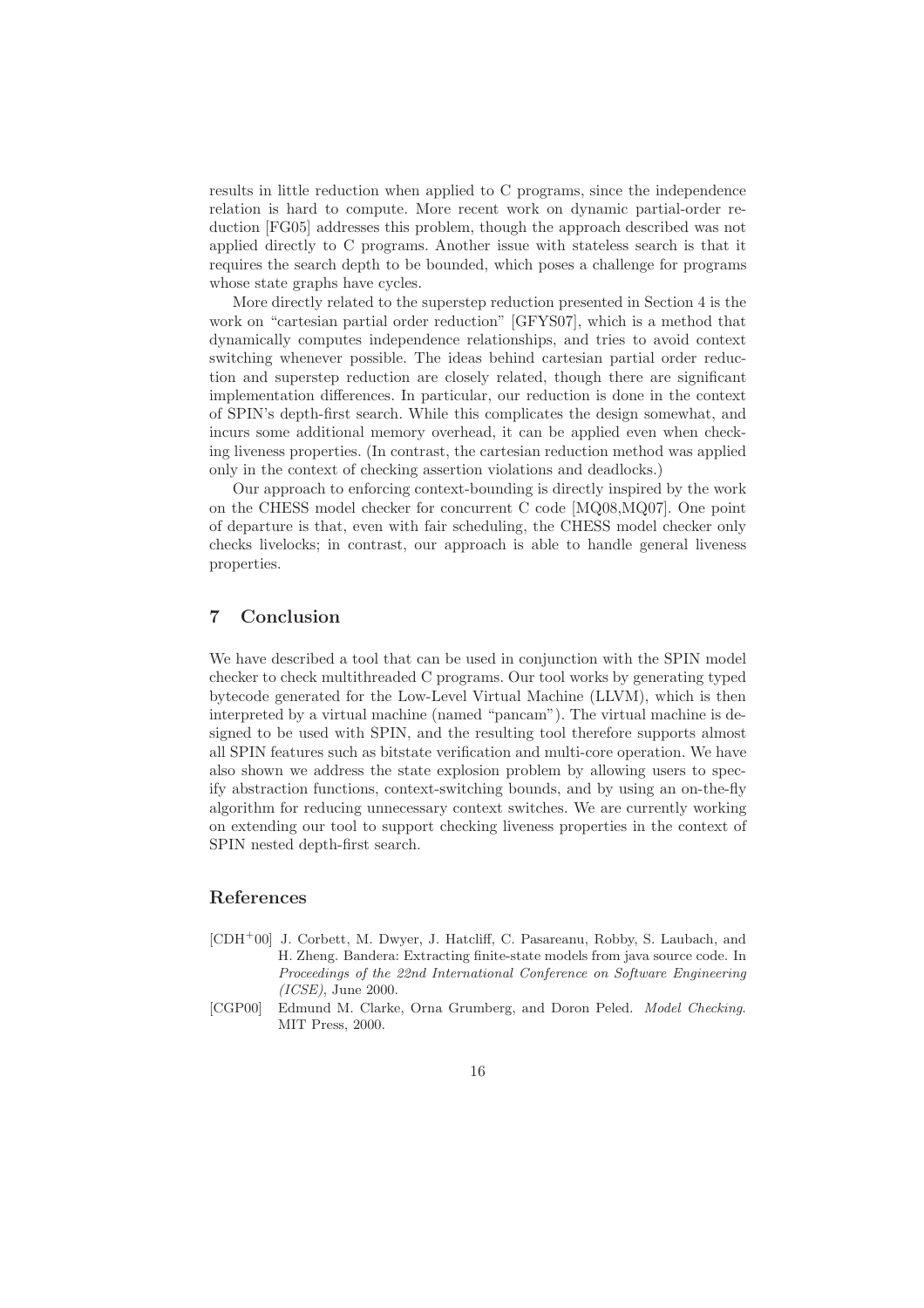- [FG05] Cormac Flanagan and Patrice Godefroid. Dynamic partial-order reduction for model checking software. In Proceedings of the 32nd ACM Symposium on Programming Languages (POPL), pages 110–121, 2005.
- [GFYS07] Guy Gueta, Cormac Flanagan, Eran Yahav, and Mooly Sagiv. Cartesian partial-order reduction. In SPIN Workshop on Model Checking of Software, pages 95–112, 2007.
- [GJ08] Alex Groce and Rajeev Joshi. Extending model checking with dynamic analysis. In Proceedings of the Conference on Verification, Model Checking and Abstract Interpretation, 2008.
- [God97] P. Godefroid. Model checking for programming languages using verisoft. In Proceedings of the 24th ACM Symposium on Principles of Programming Languages (POPL), 1997.
- [HB07] Gerard J. Holzmann and Dragan Bosnacki. The design of a multi-core extension of the spin model checker. In IEEE Transactions on Software Engineering, volume 33, pages 659–674, October 2007.
- [HJ04] Gerard J. Holzmann and Rajeev Joshi. Model-driven software verification. In SPIN Workshop on Model Checking of Software, pages 76–91, 2004.
- [Hol03] Gerard J. Holzmann. The SPIN Model Checker: Primer and Reference Manual. Addison-Wesley Professional, 2003.
- [LA04] Chris Lattner and Vikram Adve. LLVM: A Compilation Framework for Lifelong Program Analysis & Transformation. In Proceedings of the 2004 International Symposium on Code Generation and Optimization (CGO'04), Palo Alto, California, Mar 2004.
- [MPC<sup>+</sup>02] Madanlal Musuvathi, David Park, Andy Chou, Dawson Engler, and David Dill. CMC: A pragmatic approach to model checking real code. In Symposium on Operating System Design and Implementation, 2002.
- [MQ07] Madan Musuvathi and Shaz Qadeer. Iterative context bounding for systematic testing of multithreaded programs. In Proceedings of the 34th ACM Symposium on Programming Languages (POPL), pages 446–455, 2007.
- [MQ08] Madanlal Musuvathi and Shaz Qadeer. Fair stateless model checking. In Proceedings of the ACM SIGPLAN Conference on Programming Languages Design and Implementation (PLDI), 2008.
- [Pel93] Doron Peled. All from one, one for all: on model checking using representatives. In Proceedings of the 5th Conference on Computer Aided Verification, pages 409–423. Springer, 1993.
- [QR05] Shaz Qadeer and Jakob Rehof. Context-bounded model checking of concurrent software. In Tools and Algorithms for the Construction and Analysis of Systems, pages 93–107, April 2005.
- [VHB<sup>+</sup>03] Willem Visser, Klaus Havelund, Guillaume Brat, SeungJoon Park, and Flavio Lerda. Model checking programs. Automated Software Engineering, 10(2):203–232, April 2003.
- [wik] Peterson's algorithm. http://en.wikipedia.org/wiki/Peterson's algorithm.